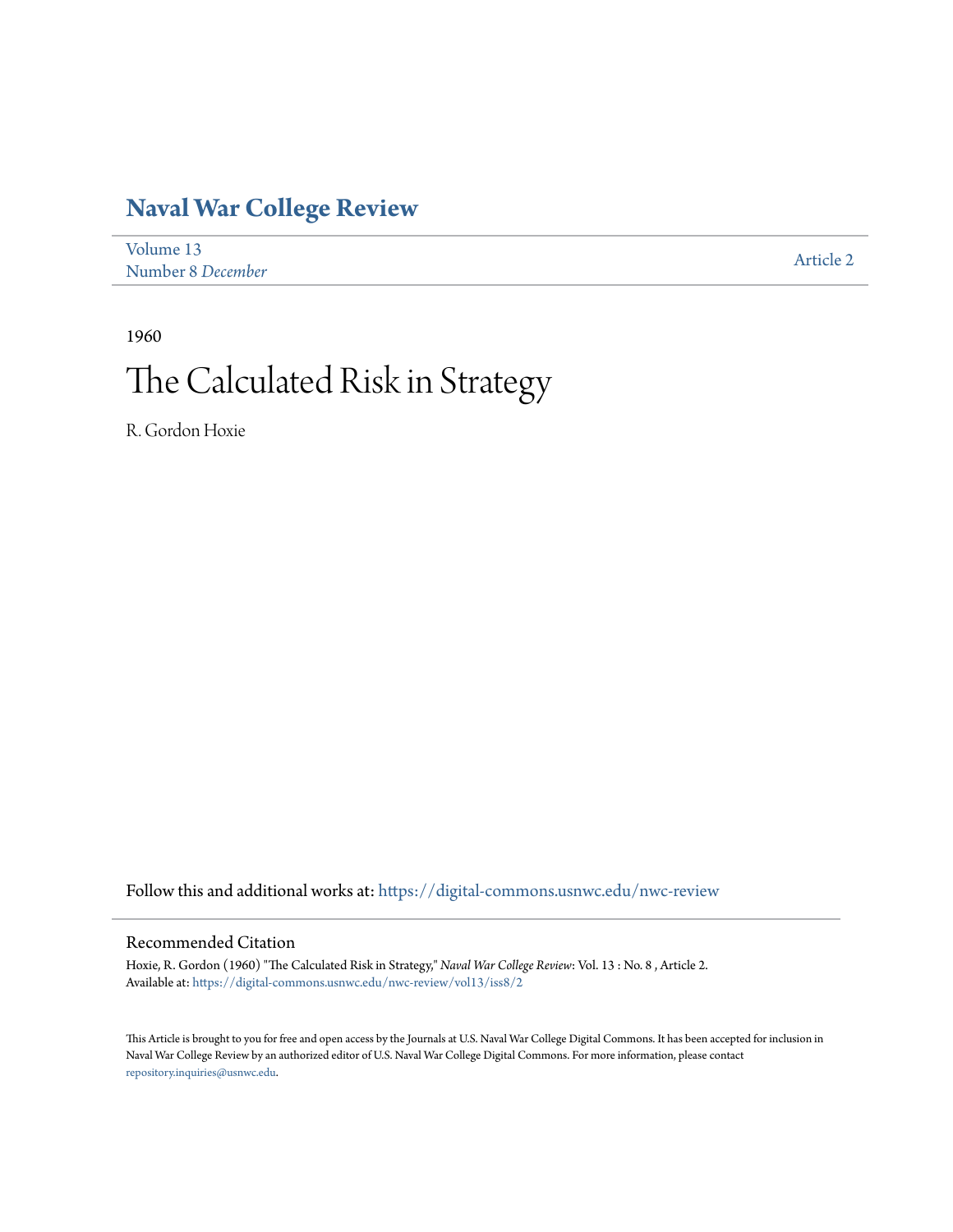# SPECIAL ATTENTION TO THE READER

The material contained herein is for the professional education of officers of the naval service. The frank remarks and personal opinions are presented<br>with the understanding that they will not be quoted. Under no circumstances will this material be released to individuals or organizations other than active members of the officer corps of the armed services. It shall not be republished or quoted publicly, as a whole or in part, without specific clearance in each<br>instance with both the author and the Naval War College.

Naval War College Review was established in 1948 by the Chief of Naval Personnel in order that officers of the service might receive some of the educational benefits of the resident students at the Naval War College. Distribution is in accordance with BUPERS Instruction 1552.5A of 23 July 1958. It must be kept in the possession of the subscriber, or other commis-<br>sioned officer and should be destroyed by burning when no longer required.

The thoughts and opinions expressed in this publication are those of the author, and are not necessarily those of the Navy Department or of the Naval War College.

1

Published by U.S. Naval War College Digital Commons, 1960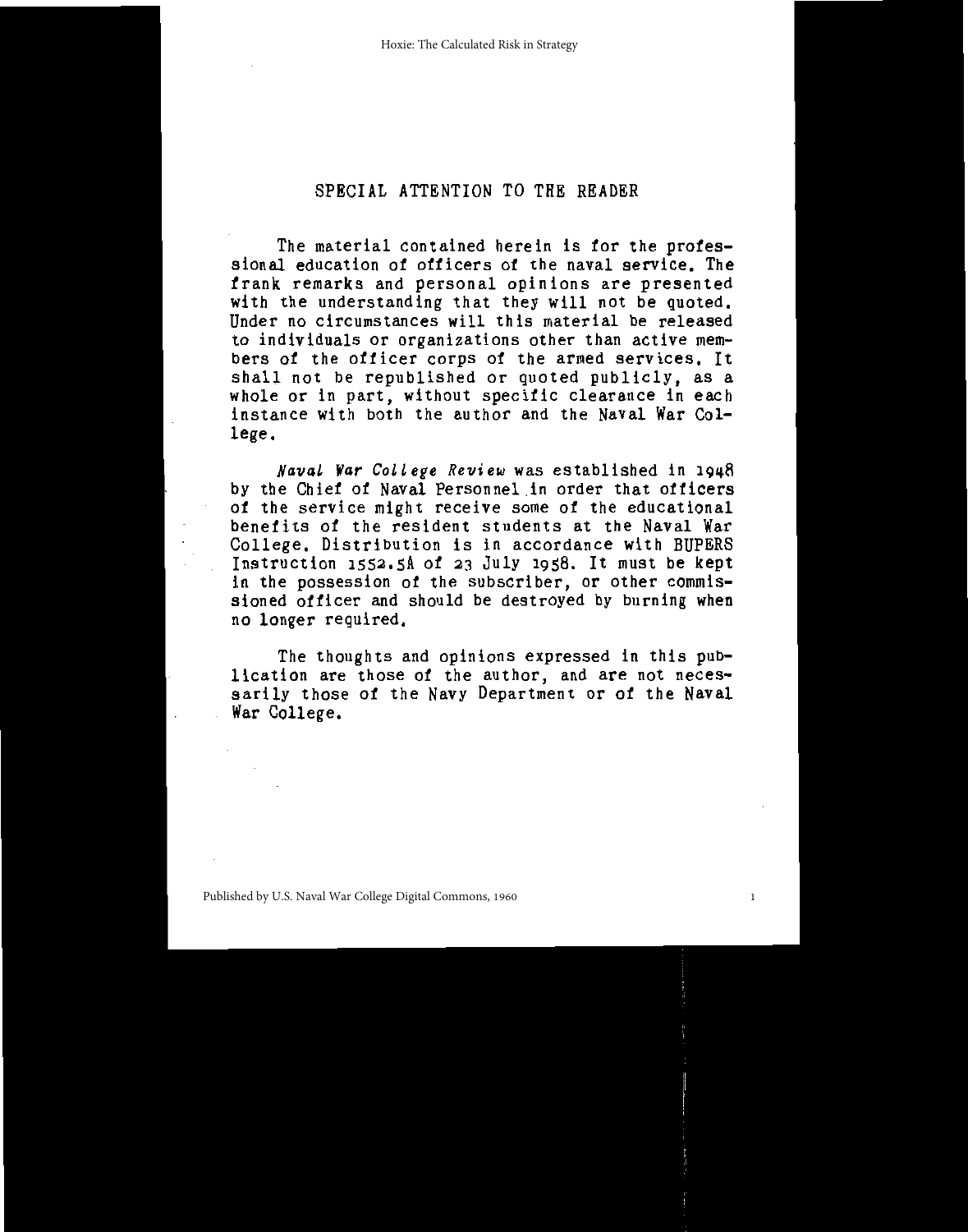# NAVAL WAR COLLEGE

## REVIEW

Issued Monthly U.S. Naval War College Newport, R. I.

 $\lambda$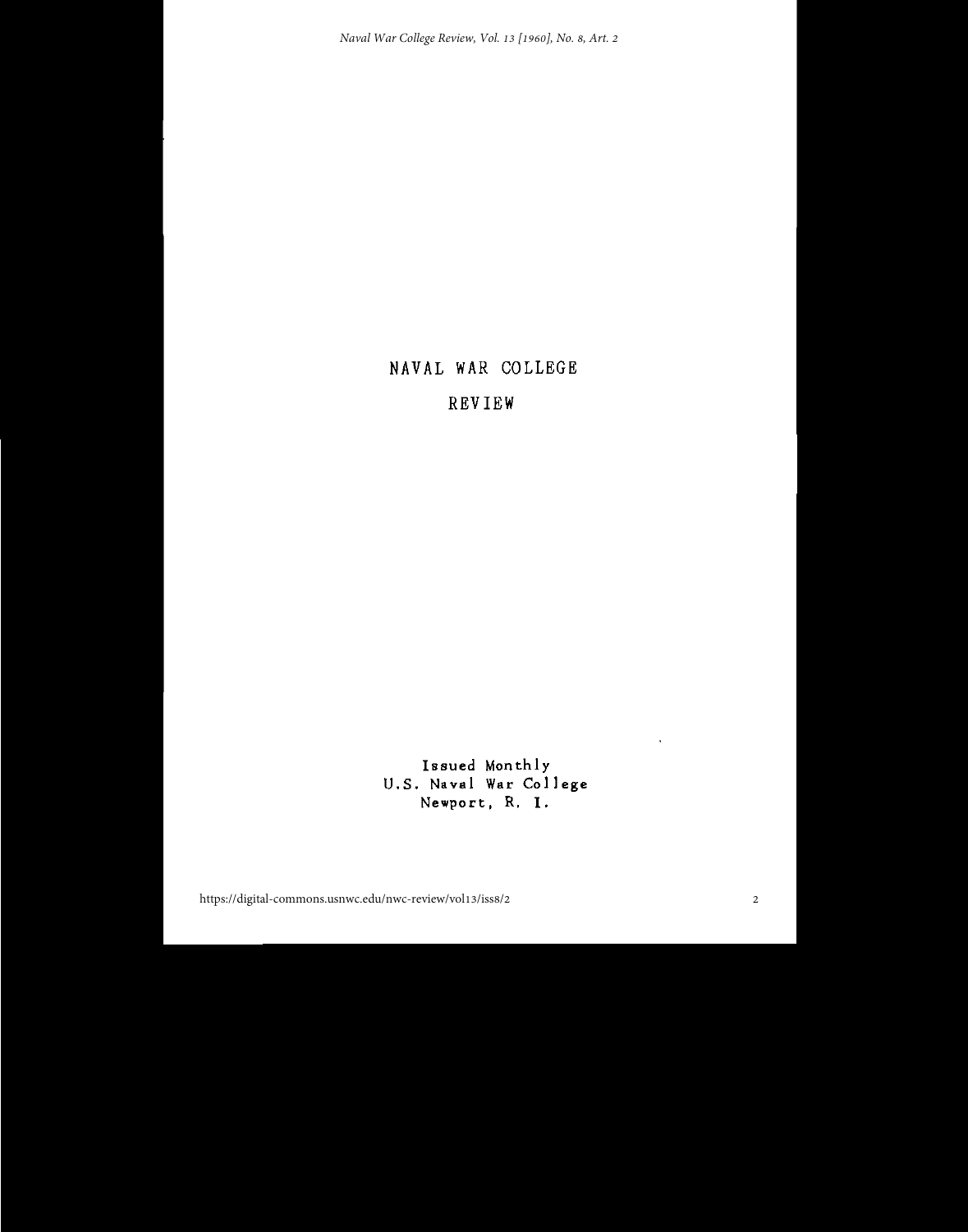# THE CALCULATED RISK IN STRATEGY

#### A lecture delivered at the Naval War College 25 August 1960

by

#### Dr. R. Gordon Hoxie

1. Introduction

Officers and students of the Naval War College, it was with especial pleasure and interest that I accepted the invitation from the Chief of Staff to address you on the arresting subject. "The Calculated Risk in Strategy." From a personal point of view there<br>was the interest in visiting the Head of the Naval Warfare Department, my good friend, Captain Brown Taylor, with whom it was my pleasure to participate in a seminar at the National War College a year ago. There was, moreover, for me a particular interest in the Naval War College itself since my own immediate superior, Admiral Richard Lansing Conolly, U.S.N. (Ret.) President of Long Island University, is, as you all know, one of the distinguished graduates and former president of the Naval War College. As a student of the history of higher education as well as a student of the history of military affairs, I deemed it a very real privilege to come to your illustrious institution, with its nearly fourscore of years of noteworthy service to education, to the science of warfare, and to statesmanship.

At the highest levels the science of warfare and statesmanship have always been inseparable. So, likewise, political and military strategy cannot be dissociated, particularly in the challenges we face and will continue to face with Communism. This, I regret to say, has been better realized by the Communists than by ourselves. In the course of this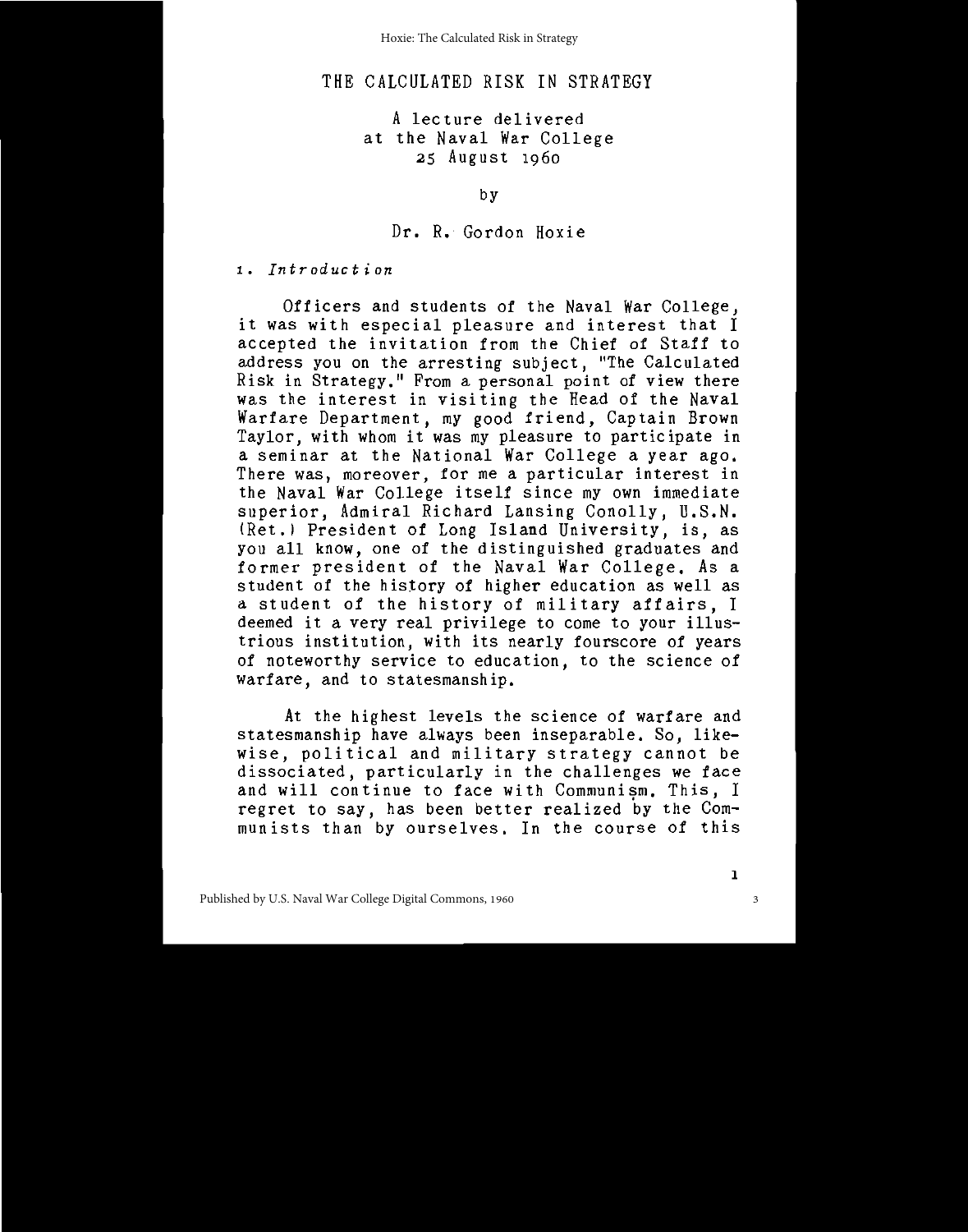paper both political and military strategies will be considered as they apply to the problem of a forward, positive strategy. It is the thesis of this paper that the calculated risk is essential to, a sine qua non for, a victorious strategy in the challenge we face with Communism and the Soviet Union. By calculated risk, however, the emphasis is on calculation, on decisions based upon logic, with substantial data for the presupposition of probabilities of success. The calculated risk is a far different thing than the educated guess. It calls not upon hunches but upon the logical reasoning from known phenomena.

During this unique and interesting course in which you have been and are engaged in the fundamentals of logical analysis you have already become acquainted with a number of the methodologies and terms and seen a comparison with the scientific method in the physical as contrasted with the social sciences. In political and military strategy we are dealing with elements of both the physical and social sciences. The fact that with all the logic and all the scientific data there remain vagaries of political life, of technological breakthroughs and other possible contingencies, means that we are dealing with phenomena which cannot always be predicted. In brief,<br>the element of risk is present. But by the historical examples contained in this paper and by an analysis<br>of the situation which we face, the lesson can be clearly drawn as to the consequence of taking-or not taking the calculated risk.

Time is itself an element in decision as to whether the risk should be taken. Timely action, Shakespeare so well reminds us, leads on to fortune and success; failure to so act, to misfortune and, indeed, disaster:

There is a tide in the affairs of men, Which taken at the flood, leads on to fortune;<br>Omitted, all the voyage of their life Is bound in shallows and in miseries.

 $\overline{a}$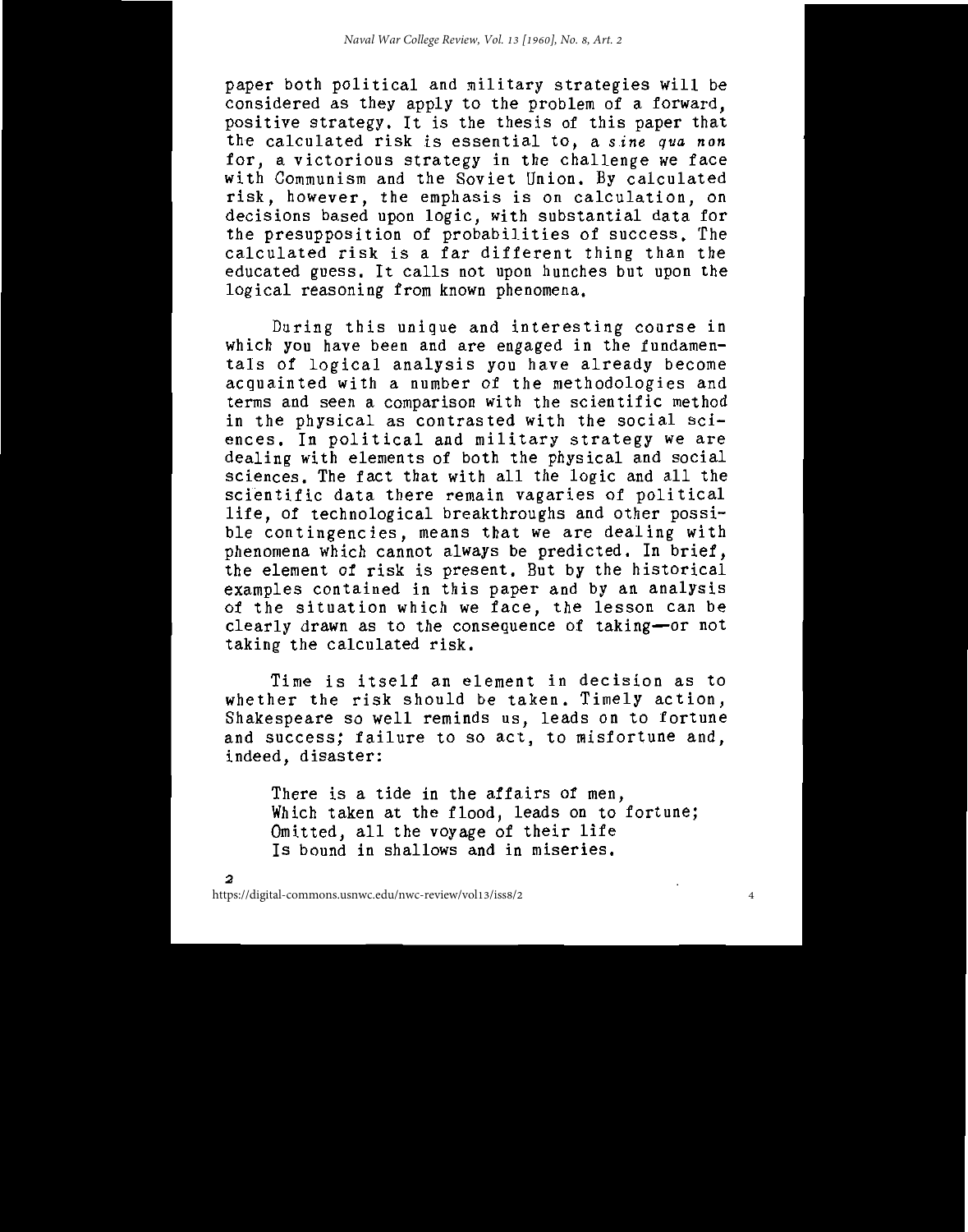On such a full sea are we now afloat; And we must take the current when it serves. Or lose our ventures.

So also time, the strategic situation, and the climate of opinion itself-be it optimism or pessimismtogether have profound influence as to whether or not the risk is-and should be-taken. As British Field Marshal, Sir Douglas Haig expressed it on August 12, 1918, when, after four years of deadlock, the tide of victory had begun to move measurably for the Allies. "Risks which a month ago would have been criminal to incur." Haig declared, "ought now to be incurred as a  $\frac{d$ utv.<sup>ii</sup>

# 2. Historical Examples of the Calculated Risk in Political and Military Strategy

The United States was founded and successfully brought into being on one of the most significant calculated risks in history. When John Hancock affixed his signature to the Declaration of Independence so boldly that King George III could not mistake it, his was the risk, along with that of his fellow compatriots who signed the declaration, of literally placing his neck in a hangman's noose.

A statistical comparison of the resources of Great Britain as compared with the thirteen colonies gave the colonies but slight chance of a successful military and political revolt. Britain was the foremost industrial and naval power in the world. But the astute authors of the Declaration of Independence reckoned with other factors-the unpopularity of the war in England and the possibilities of gaining aid from other nations. It was precisely for these reasons that the Declaration was so written with its statements of justification on the one hand and its creation of the image of a personal tyrant in George III on the other.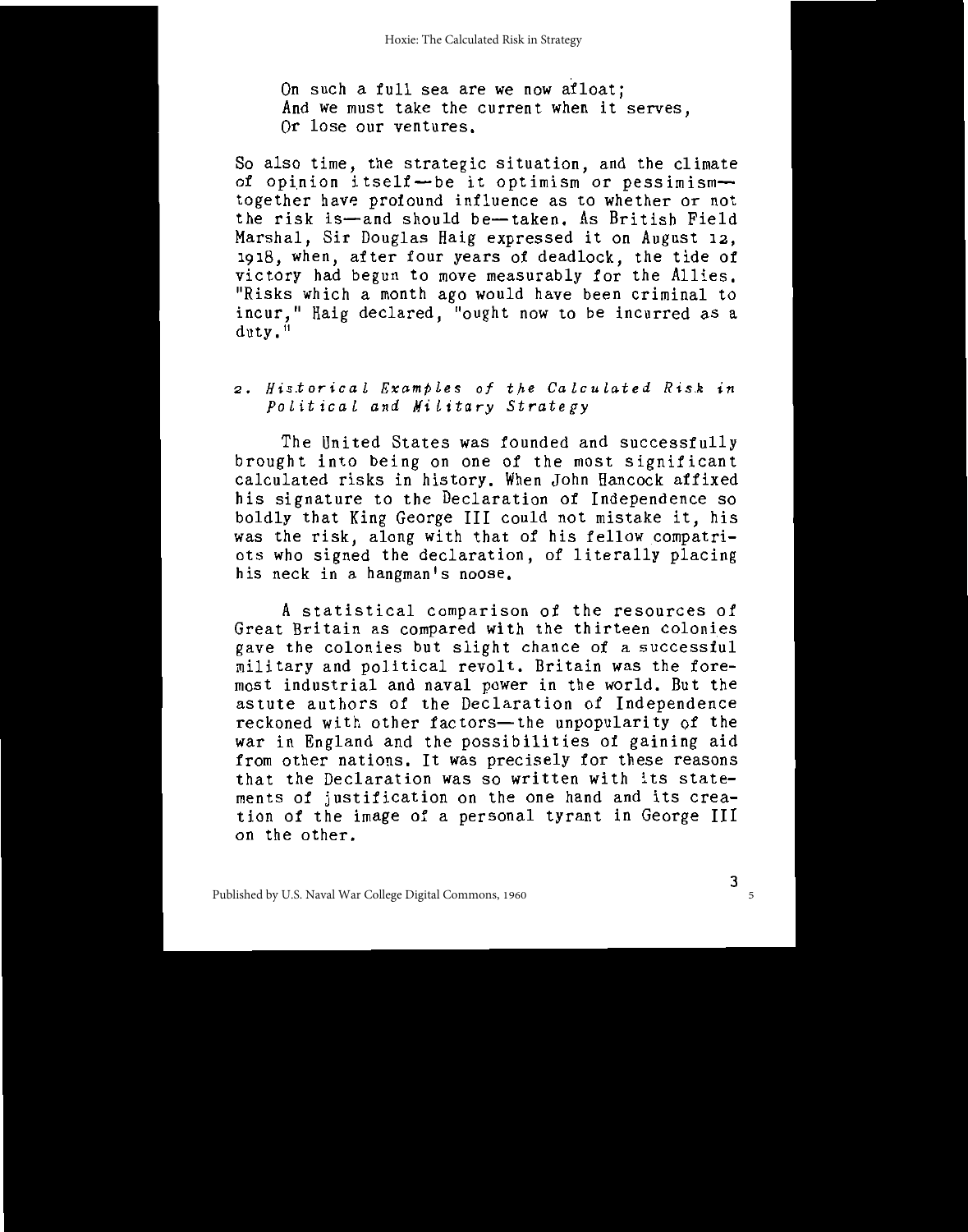The political and military strategies of the American Revolution were carried through with both reason and daring. The final military campaign culminating at Yorktown, for example, contained the bold<br>ruse of a feint against New York, reinforced by false dispatches, to hold Clinton's forces there. The temporary ascendency of French sea power necessary for this combined operation likewise involved the calculated risk. The political strategy of a separate peace with Britain apart from France involved careful consideration as well as firm decision. Such decision was dramatized by John Jay smashing his clay pipe against the fireplace as token of smashing the agreement with the French, in view of the political intelligence as regards British desires and French designs.

The American Civil War was marked by less of the calculated risk. Indeed, the failure to take it in military strategy prolonged this tragic conflict. The South had taken what it considered a calculated risk in its very act of secession. Based upon past action. particularly of the weak Buchanan government, the North would not strongly contest secession. Moreover, the South counted upon substantial aid from abroad. Here again the reasoning of the South was wrong. The reasoning completely underestimated the skill and leadership of Lincoln. Based upon past knowledge of Lincoln there was little to suggest he would or could rally the disunited North to fight the South in a long, severe struggle. There was no evidence to indicate he could so skillfully deal with Britain and France as to keep their neutrality. The South's political and military judgment simply could not assess President Lincoln, Here were the imponderables of human personality, and the South failed to recognize them.

On the other hand southern military successes, like those of Stonewall Jackson, were characterized by the calculated risk, something lacking in the strategy of most of the northern generals. The failure of Meade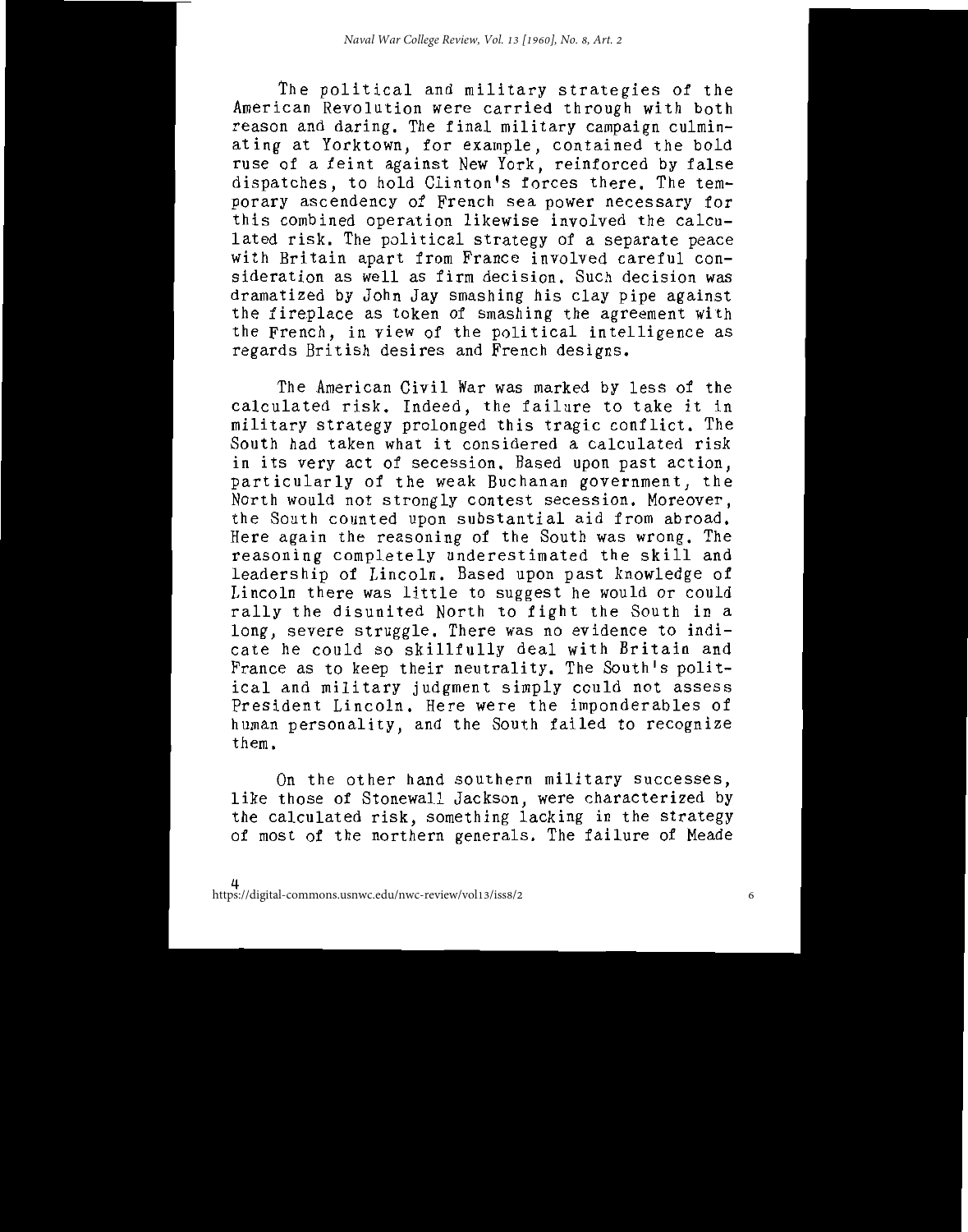to pursue and destroy Lee's army which huddled for several days along the flooded Potomac, prolonged the war by more than a year. Why did Meade, a good general but not a great one, fail to follow up? On the one hand his troops were weary after three days of desperate fighting. But on the other the awe in which Lee was viewed by the northern commanders here saved the Army of Northern Virginia. The risk existed not in actuality but in Meade's mind. Weary and lacking in the vigor, spirit, *i lan* of the truly great. Meade did not follow up his advantage. The simultaneous bold strategy of Grant in the Vicksburg campaign was much in contrast, as he cut himself off from his own supply lines, divided and defeated his enemy.

World War II is replete with examples of and also failures to take the calculated risk. On the political side, Franklin D. Roosevelt took the educated guess rather than the calculated risk in his estimates of Stalin as an ally. Roosevelt's last months were marked by misgiving as the accumulated evidence indicated Stalin's duplicity. A more astute student of real politik, Winston Churchill, viewed the war in<br>terms of political as well as military objectives and registered his distrust of the Russian bear.

On the military side the study of World War II command decisions is in large measure a study of taking or not taking the calculated risk. Hitler took it in the invasion of Norway-the French and British by contrast delayed and failed to act until it was too late. The boldness Hitler showed here was itself in contrast to his later indecision and, indeed, panic under stress. The German army opposed the invasion. having just had what it considered a narrow escape in Poland. Indeed, the German general staff was trying to talk Hitler out of opening an offensive against the allies in France and was in no mood to contemplate additional risks in Scandinavia. This fearfulness-as Hitler viewed it-caused him to lose confidence in the Army leadership-if he ever had it, by contrast to his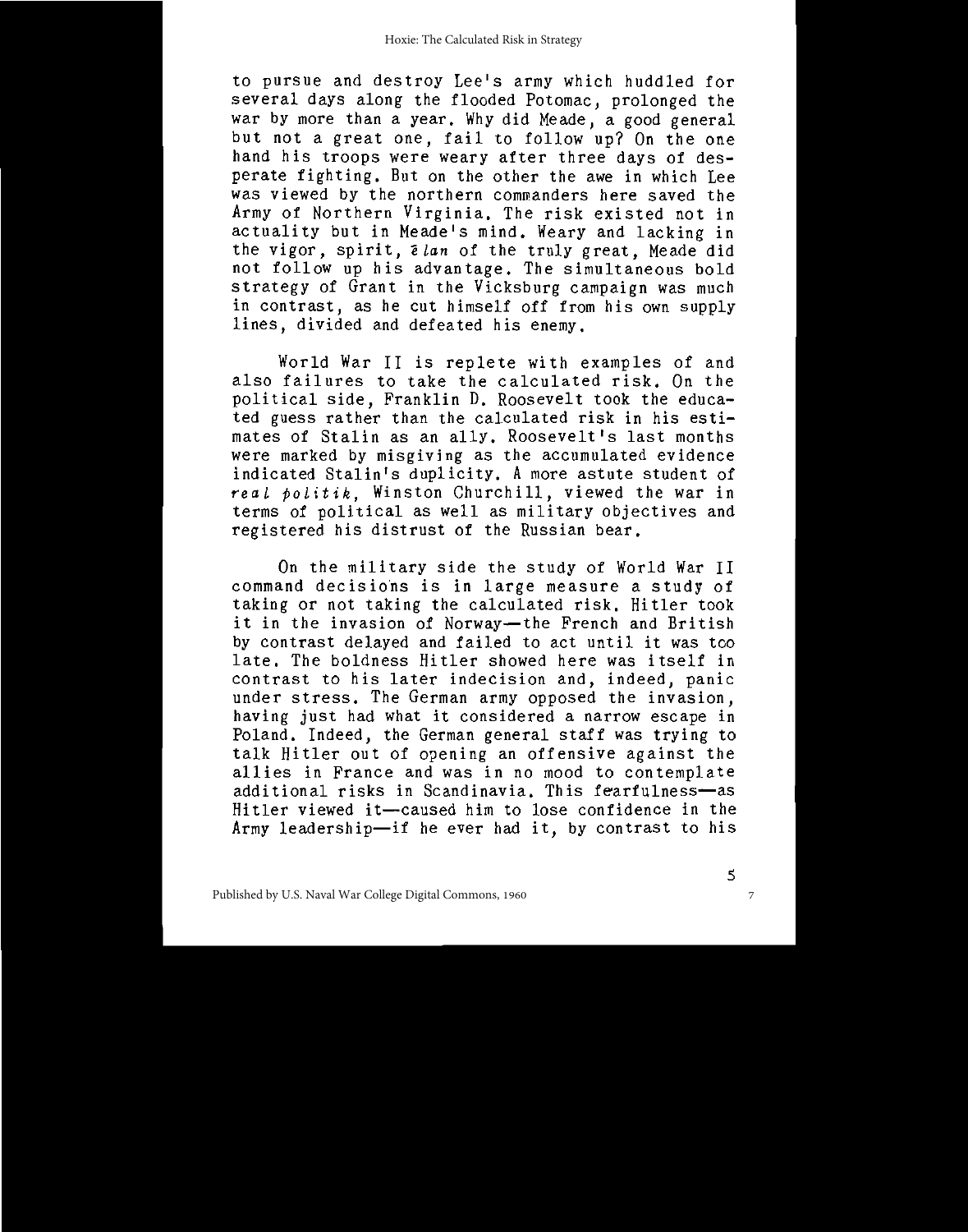own personal egotism. He excluded the Army High Command almost entirely in the planning of the Norway invasion. On the other hand, after the allies had begun to land in the Narvik area, Hitler lost his nerve and was on the verge of ordering the German regiment there to withdraw into Sweden and there be interned. The combined persuasion of the Army and Armed Forces High Command finally dissuaded him. Thereafter the stubborn German defense combined with allied disasters in France saved the day, and the allies withdrew.

As an isolated military operation the German occupation of Norway was an outstanding success. Carried out despite vastly superior British sea power, it was, as Hitler expressed it, "not only bold, but one of the sauciest undertakings in the history of modern warfare." It showed, and this is why I take the time for detail upon it, the elements both of German success and of subsequent defeat. Its success depended upon daring and surprise combined with indecision and lack of preparedness on the part of the enemyelements that won campaigns but not the war. The Norway campaign also revealed two principal defects of Hitler's personal leadership-his persistent meddling in operational details and his losing his nerve in a crisis. Hitler could scarcely understand-let alone pass-a course in logic.

The other principal enemy in World War II, Japan, took its greatest calculated risk by its very decision to go to war against the United States. At first blush the Japanese action might appear as supreme folly. Indeed, as Rear Admiral Samuel Eliot Morison (USNR Ret.), spoke of the Pearl Harbor attack, "One can search military history in vain for an operation more fatal to the aggressor." Fatal as was the action<br>triggered by Pearl Harbor, there was reason, there was calculated risk, in the Japanese decision for war. They believed they could fight a limited war and then negotiate with the United States. Of course, their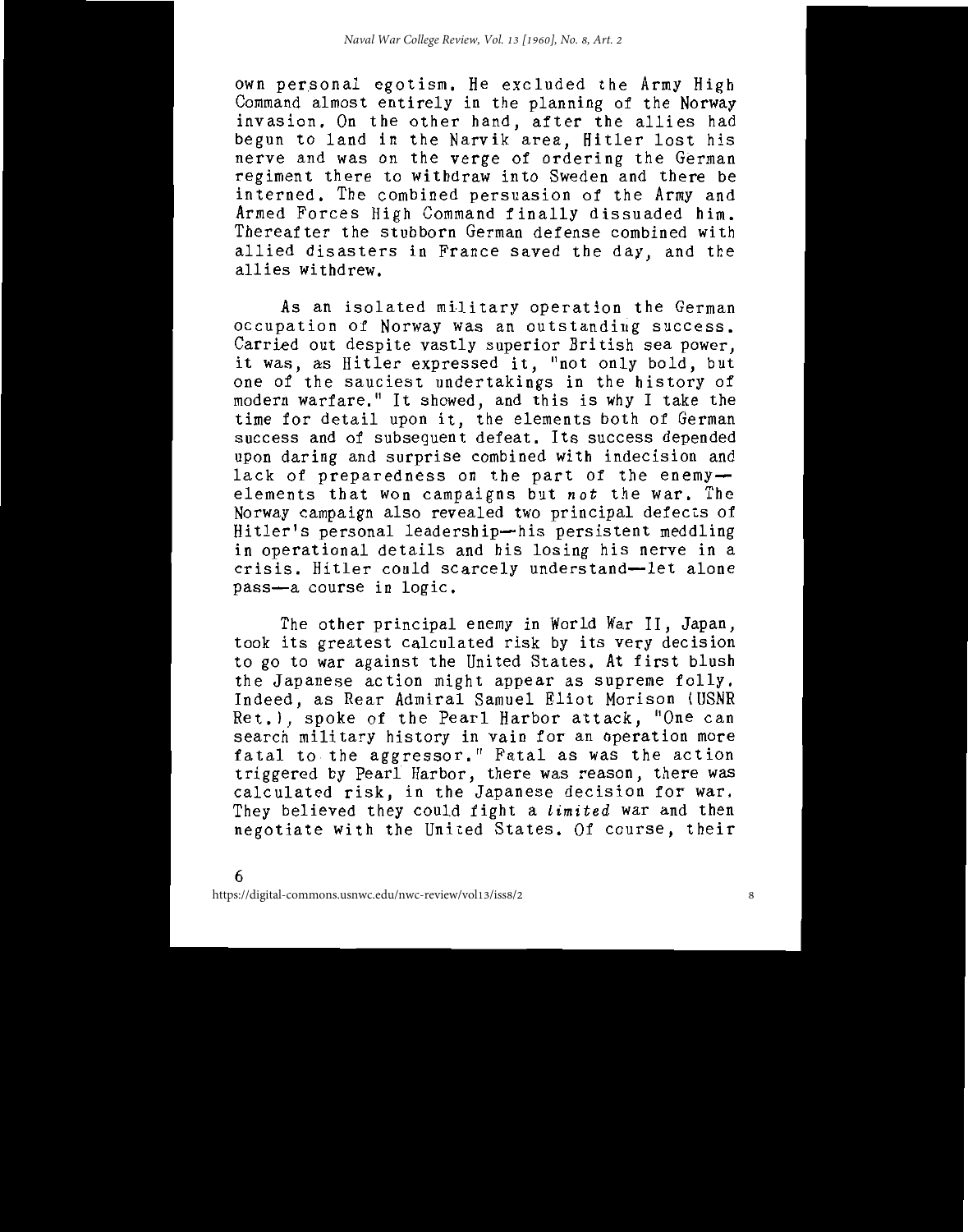major error was to attack the United States at all since their strategic objectives were in Southeast Asia. The question might be asked, had they limited<br>their attack to British and Dutch territory in that sector would the United States have intervened? The Japanese believed so. They based much of their hope for success on the situation in Europe. They believed the United States would be unwilling to concentrate substantial forces in the Pacific as long as the European war was in doubt. Their plan failed to estimate American reaction to Pearl Harbor, America's refusal to fight a limited war-or Japan's inability to limit it. In the final analysis Japan's decision for war resulted from the conviction-based upon United States' China policy and United States' economic measures—that we were determined to reduce Japan to a position of secondary importance. Granting this premise, the calculated risk, tantamount in this instance to sheer desperation, was justified. The fault was in their false premise.

If time permitted-and perhaps some of these may be referred to in the question period-we might trace many other examples of the calculated risk in World War II. Permit me to at least mention some of these. One such instance was General MacArthur's decision to withdraw to Bataan. One error-one bridge not blown or blown too soon, one road left unguardedmight have imperiled the entire campaign. Yet we know that this difficult maneuver proved worth-while. It gave us four months of precious time, for it cost the Japanese a campaign of that duration in a battle they thought already won.

In general, so far as the war in Europe was concerned, the British seemed more bold and opportunistic than we, more willing to take the calculated risk. This was especially true after the North African campaign. By September 1944, however, following the dramatic August victories, American optimism was so high as almost to throw caution to the wind. The G-2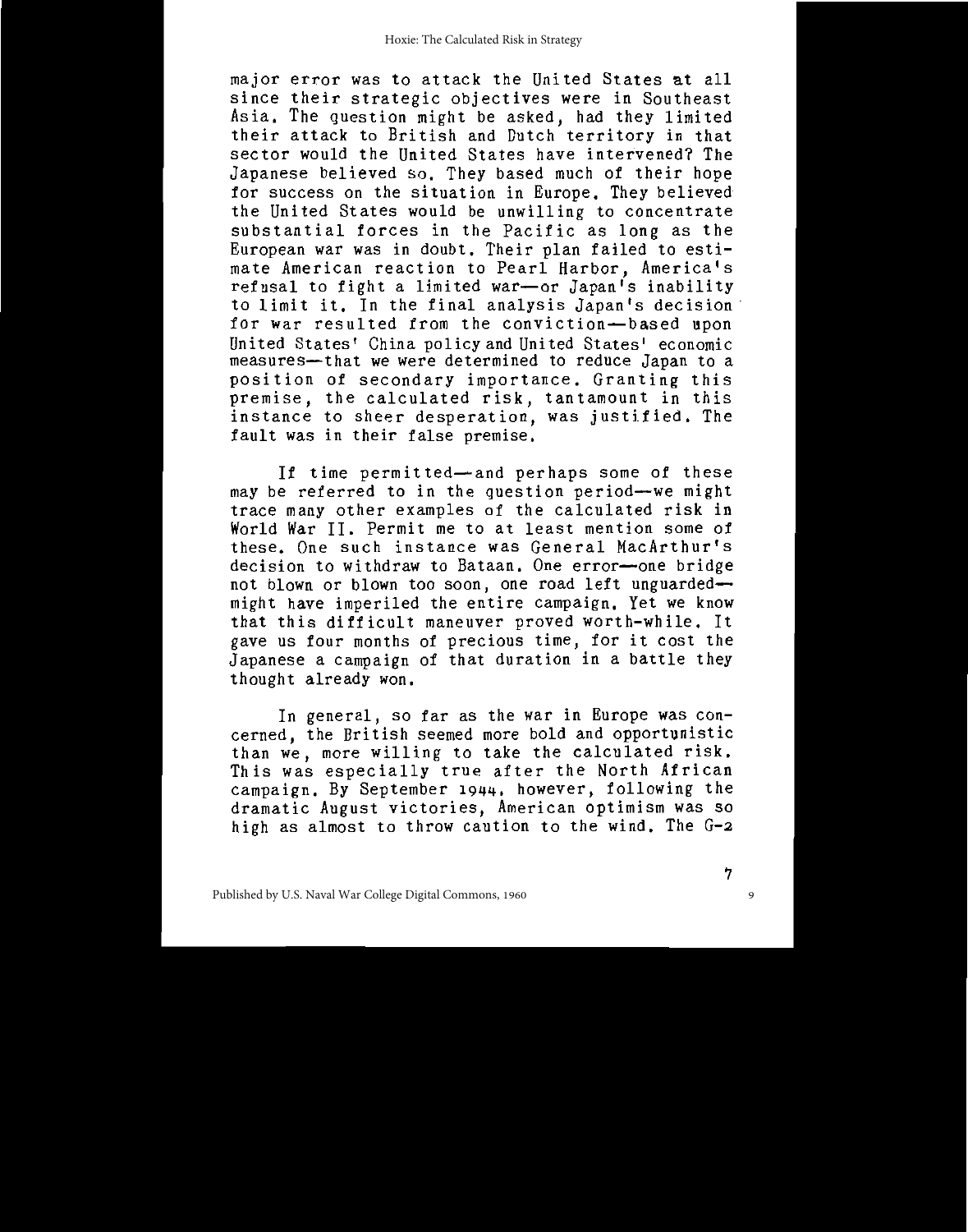of SHAEF then declared that "the end of the war in Europe (was) within sight, almost within reach."

In the race across France, however, the military machine had suffered wear. Should the allies stop for repairs or should they go for the Rhine and apparent victory? Based upon the optimistic decision, Operation Market-Garden, the largest airborne attack of World War II, was launched. The failure of this daring,<br>strategic maneuver did not arouse the controversy of other command decisions. It was not like southern France where one ally wanted and another opposed invasion; it was not like Argentan-Falaise where either ally could accuse the other of not closing the trap. The optimistic climate on the eve of the operation was one in which commanders were given far greater latitude. That, plus the narrow margin of failure of an operation which might have shortened the war by six months, contributed to this mutual allied understanding rather than rancor in failure.

Certainly the German counteroffensive in the Ardennes was no calculated risk. It was rather Hitler's desperate gamble in the West which invited disaster in the East and hastened Germany's inevitable defeat. By contrast to the calculated risk based upon logic it showed a fanatic whose intuition bolstered by egotism had long since triumphed over sound reasoning.

Finally, as regards World War II, something should be said of the decision to use the atomic bomb. In this decision the President had the considered judgment of competent advisors. Aside from humanitarian considerations and the unveiling of atomic power as a military force, controversy as regards its use centers about whether it was needed to force the Japanese to surrender, without further prolonged fighting. This question, What finally forced the Japanese to surrender? points up the hazards in our best reasoning. Was it, as Admiral Nimitz declared, naval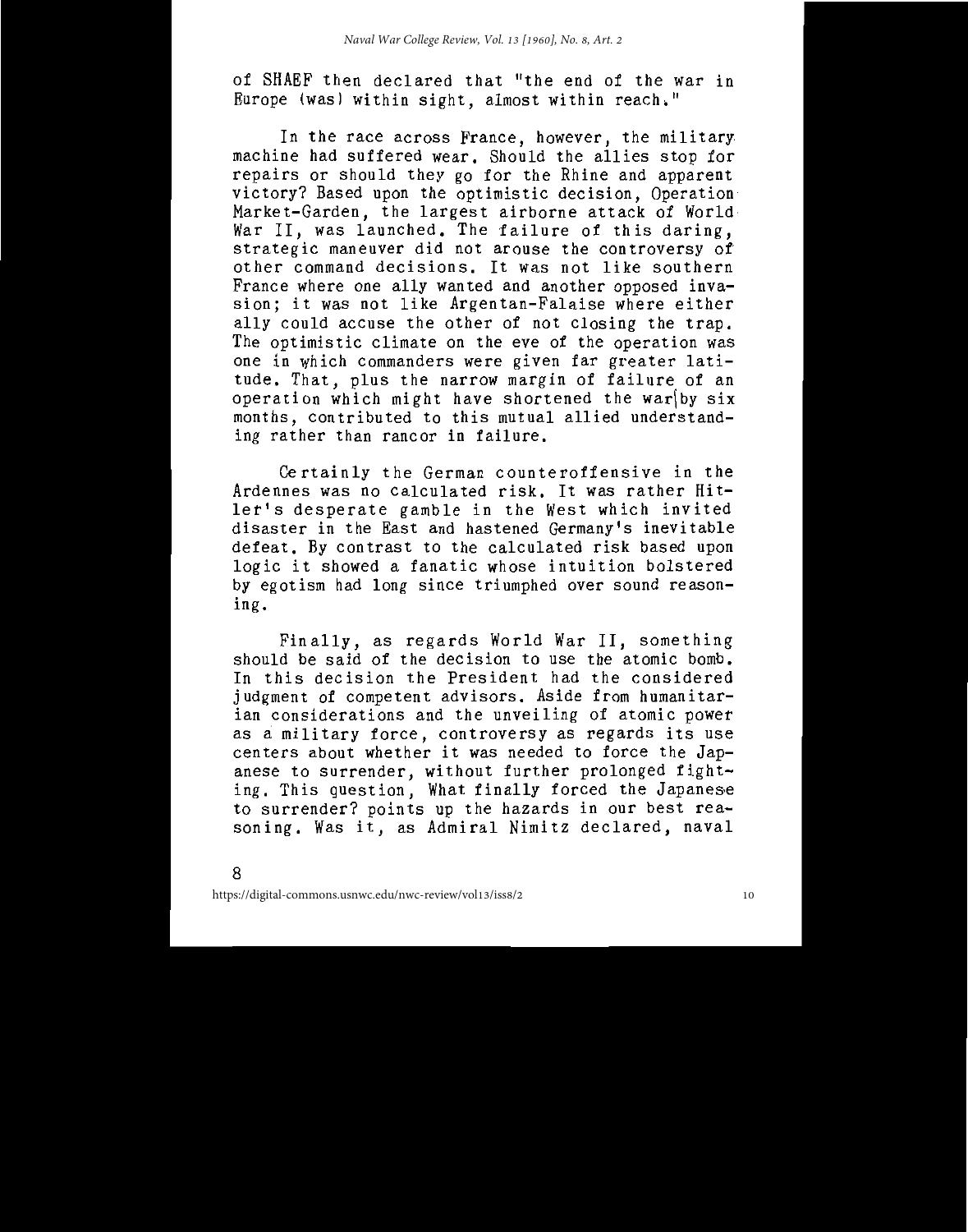power? Or air bombardments, as General Arnold de-<br>clared? Or Soviet entry, as Claire L. Chenault viewed it? Or was it, as Dr. Compton contended, the bomb?

Regardless of our ability or inability to clearly answer the foregoing question by logical means, we can see from the command decisions of World War II the role of logical thinking. The processes of thinking and methodology of decision-making varied from "by guess and by God" to infinitely detailed analysis and calculation calling upon the principles and tools of logic you have surveyed in the foregoing lectures. Certainly we can conclude this, that grand strategy in modern war-at least in democratic states and democratic alliances, as contrasted to totalitarian states and totalitarian-dominated alliances-is the product of many minds and of logical thinking proc-<br>esses. One man decisions, though still a factor, are far less important than in less sophisticated periods of war.

War today is a management process involving principles of effective management; in getting the job done. Decisions emerge from thorough research and from group or committee discussions or consultations. Alas. Napoleon could not today thrust his hand in his coat, survey the field of battle, and then choose the moment for the cavalry charge.

If, however, the first lesson is the involvement of many minds in logical thinking processes, the second is seemingly contradictory. Individual man, the commander, is still the ultimate arbiter of battle. Again and again in World War II, as in all past conflicts, the course of history was changed by the thinking and the action of one strong man, by his conviction, his will, his elan, his willingness to<br>take the calculated risk.

Finally, there is the lesson from the fact that grand strategy represents the enduring marriage of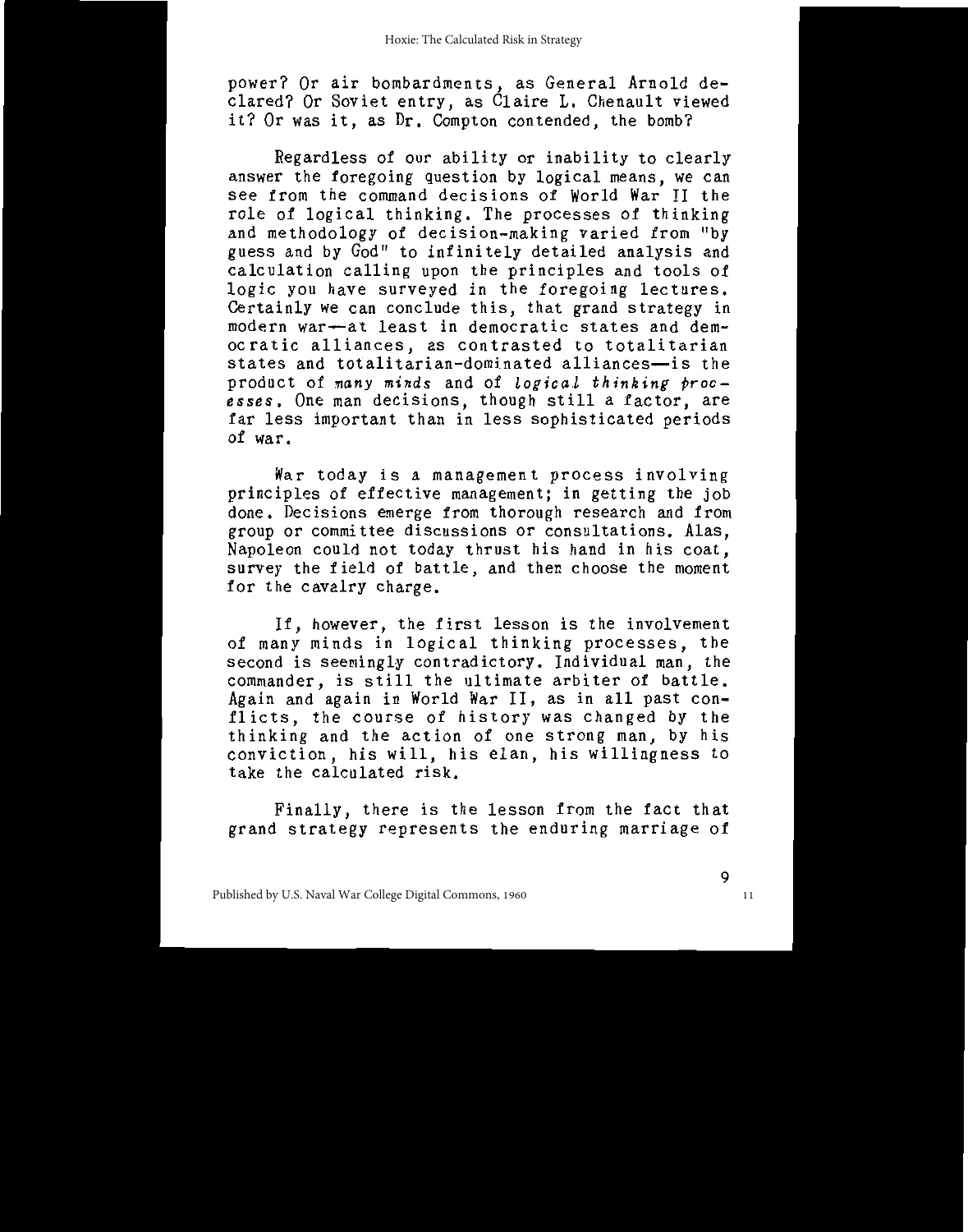military and political factors. The calculated risk, based upon logical and not just intuitive factors. must consider both the military and political factors.

#### 3. The Role of Logic in the Design of Strategy

What is the role of logic in the design of strategy? Just as logic is indispensable in the formation of scientific hypothesis, so also it is indispensable to the formulation of policy, and the design of strategy. Formulation of policy, or the design of strategy, involves the making of assumptions, and valid assumptions can only be made on the basis of what has occurred in the past and exists in the present. Here then is the basis of probability.

In previous lectures you have heard of the pitfalls in gathering data and in false concepts in statistical methodology. Yet, if a phenomena occurs often enough we are justified, even compelled, to assume that the phenomenon will occur as often as the circumstances occur. There may be a  $\hat{p}$ ossibility that the phenomenom will not occur, but the principle of probability, based upon previous recurrences and present realities, provides grounds for assuming that it will occur.

Although the military and political affairs of nations cannot be predicted and regulated as precisely as a scientific experiment, we must, if we are to have a forward, winning strategy, use the principles of logic, including probability, in formulating policy.

As regards the Soviet Union, two questions must be asked: (1) Do we have reason to assume, in reference to past events and present realities, that the objectives of this nation, if they are hostile, will be replaced with friendly objectives? (2) Do we have reason to assume in view of the accumulated data of past actions and present conditions, that this nation's ability to realize those objectives will be less in the future than they are at present?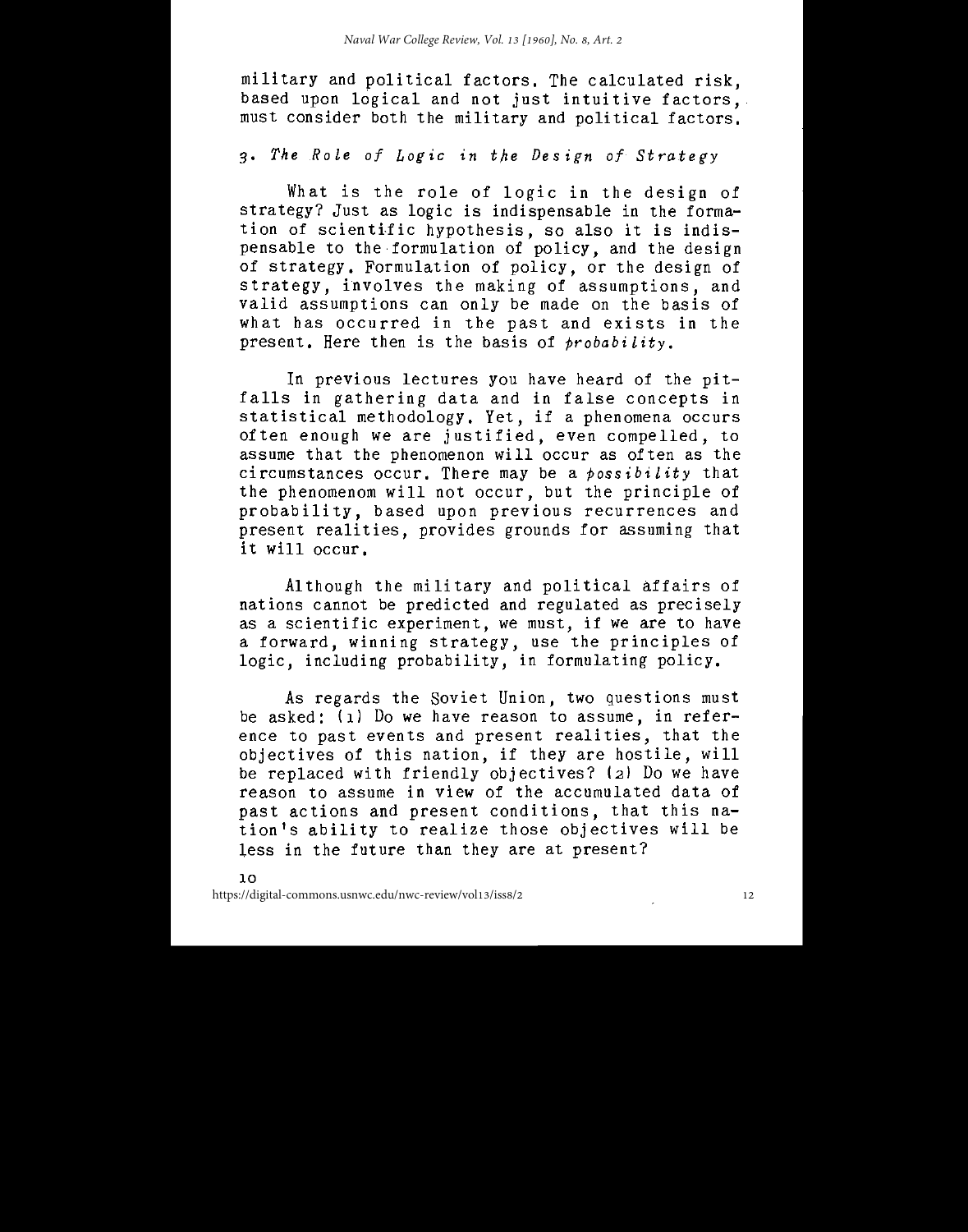Certainly logic causes us to conclude that Soviet objectives were and are hostile to the United States. Yet much of our policy towards the Soviet Union has been based upon wishful thinking rather than logicwishful thinking either that Soviet objectives would be modified or that Soviet abilities to achieve those objectives would never become sufficiently strong. Sadly we recall the assumptions and hopes about the Russian people revolting, about education changing the Soviet views, about settlements at the Summit. All<br>such wishful thinking is dashed by past events, existing realities, by the principles of logic.

Equally fallacious and even more dangerous than our wishful thinking is the Bertrand Russell brand of logic. Mr. Russell argues that the Soviets know that the West will not retaliate yet he argues that the Soviet government is fundamentally peaceful and its policy is governed solely by fear and suspicion. If this be the case why should the Soviets follow a strike-first policy? The end of Russell's reasoning is that other nations should adopt a neutralist position so as not to be in the way when the shooting starts. Even a first student of logic can see that his conclusion does not follow his proposition.

Far more logical is the so-called balance of terror theory-of two opposing powers fearful of<br>striking the first blow because of the retaliatory consequences. And here I must emphasize, as we come to an analysis of a positive policy, it is not necessary that the leaders in the Kremlin be absolutely convinced that the West would retaliate but only that there is considerable risk that they would do so. The Soviet Union has in fact been proven exceedingly cautious in action if there is real danger of war.

Finally, I should like to emphasize in our consideration of principles for policy that stalemate is a fundamentally erroneous description of the present power equation. It does not allow for the importance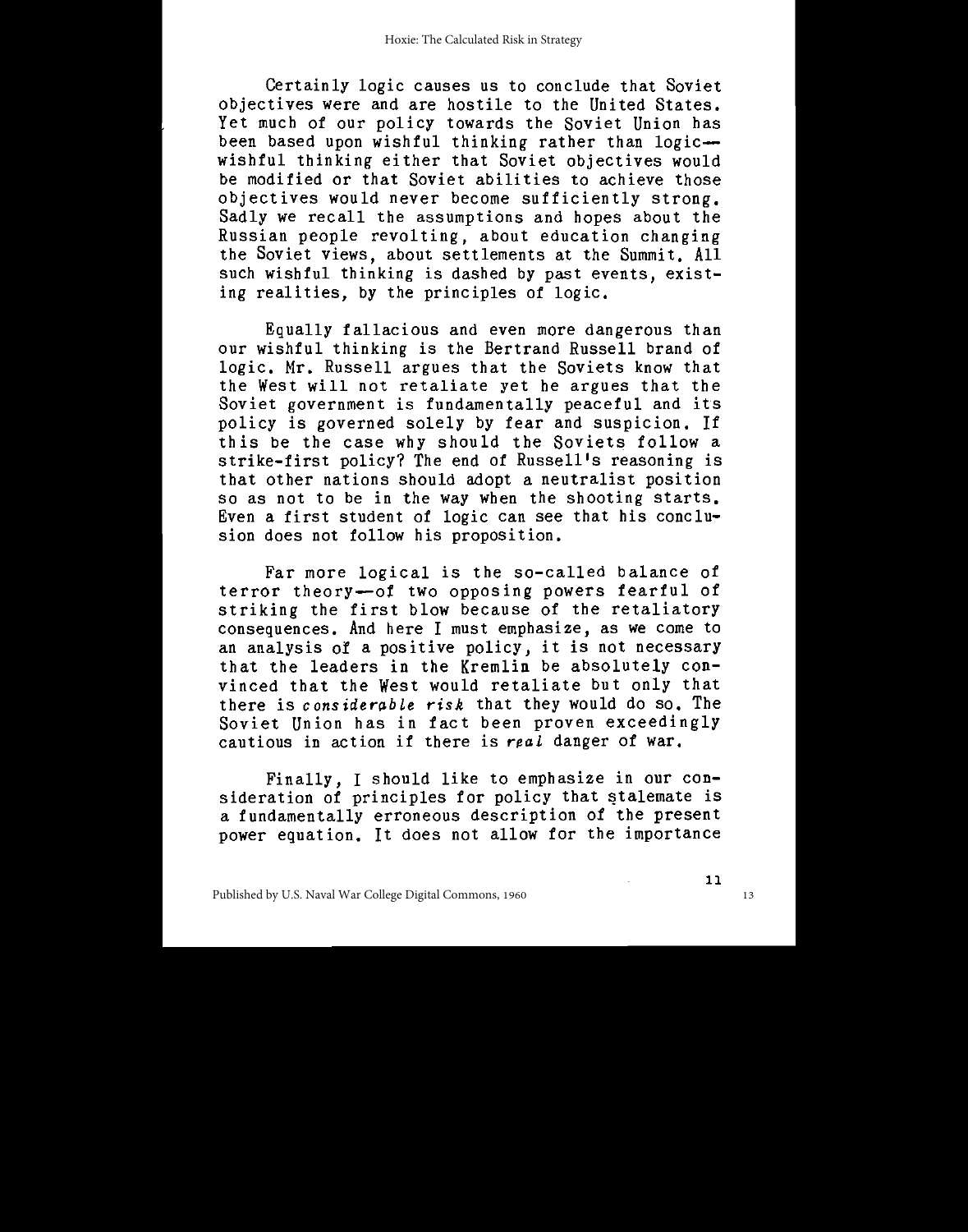of delivery systems and interception, of swift technological change, of changes in force levels and/or moral climate that would change the quasi-stalemate so that one or the other power might attack. So also these factors can modify or nullify the balance of terror theory.

Diplomacy, propaganda, economic pressures, limited war-all these are tactics within total Communist strategy. In the final analysis they are designed, with their confusing admixture of hate and love, to arrive at a position either where the Communists may risk the attack, or preferably, issue the surrender<br>ultimatum. The cold logic of it all is as simple as that. Logic must be our basis for strategy.

4. The Problem and a Rational Solution

Finally we turn to a definition of the present problem and to a logical, rational solution, to a<br>forward strategy, designed for victory. We are engaged<br>with the Soviet Union and her Communist satellites in a conflict of indefinite duration. It is multi-dimensional and dialectic.

Until now we have pitted a narrow, primarily military strategy against a much broader, much more total strategy developed by Lenin and Stalin, Khrushchev and Mao. The Communists have used ideological, economic, political, psychological, cultural, technical, and military weapons. They have grasped more<br>fully than we the meaning of time as a fourth dimension. Timing has been a key in their strategy. By clever timing, by relentless pressure against the West, they have moved toward their goal of world domination, taking calculated risks, yet careful not to present the ultimate challenge—the casus belli. For our part, when we have been bold, when we have taken the calculated risk-as in Berlin, in Lebanon, in the Chinese off-shore islands-we have won.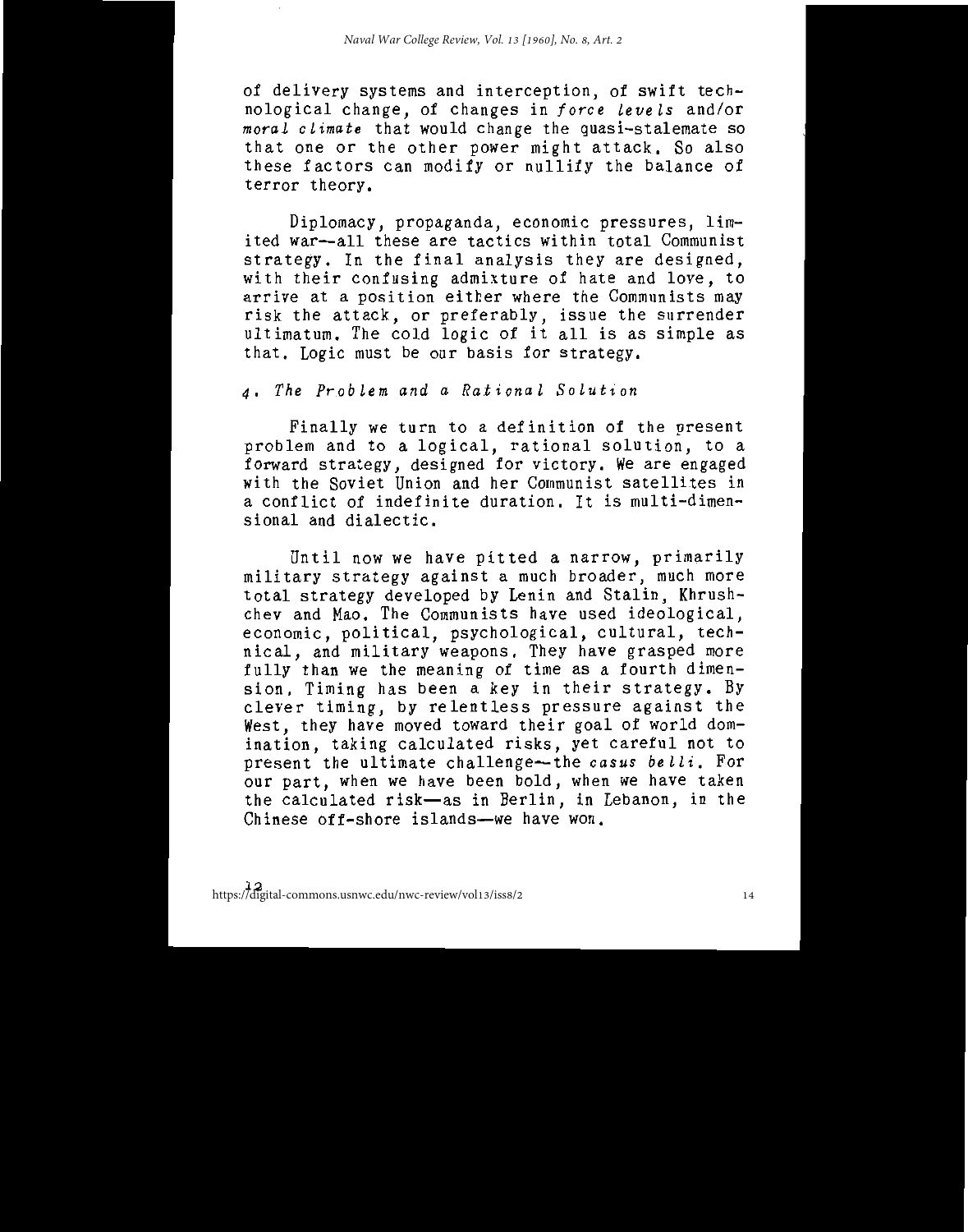Of late you have heard much of the term protracted conflict, or prolonged struggle. In this course in logic I should like to emphasize the dialect, the logical relationship, of protracted to contracted conflict, of limited to total war, Since there is a constant possibility of total war, the logic of total war must predominate.

The dialectical relationship between limited and total warfare may be expressed in the following propositions:

- (1) Technology has so advanced that a power with vastly superior and more versatile weapons and weapon systems could conquer any combination of opposing inferior powers.
- (2) While nuclear weapons and global delivery systems effect they do not of themselves negate protracted conflict-which seeks either to prepare for or render superfluous the decisive battle.
- (3) It is not probable that the United States could be eliminated as a major world power by means short of total military annihilation.

Out of the foregoing propositions we can see the reversability of defeat. In brief, by the overwhelming power of nuclear weapons defeat could be turned into<br>victory at the eleventh hour. It is this factor which can and must make the calculated risk ominous for the<br>men in the Kremlin. They have had the overwhelming advantage in the Cold War through the option of surprise attack-which America had for its part ruled out for moral considerations. But the Communist piecemeal, nibbling strategy can be negated by an America with overwhelming, versatile fire power that will make clear to the Communists that they dare not push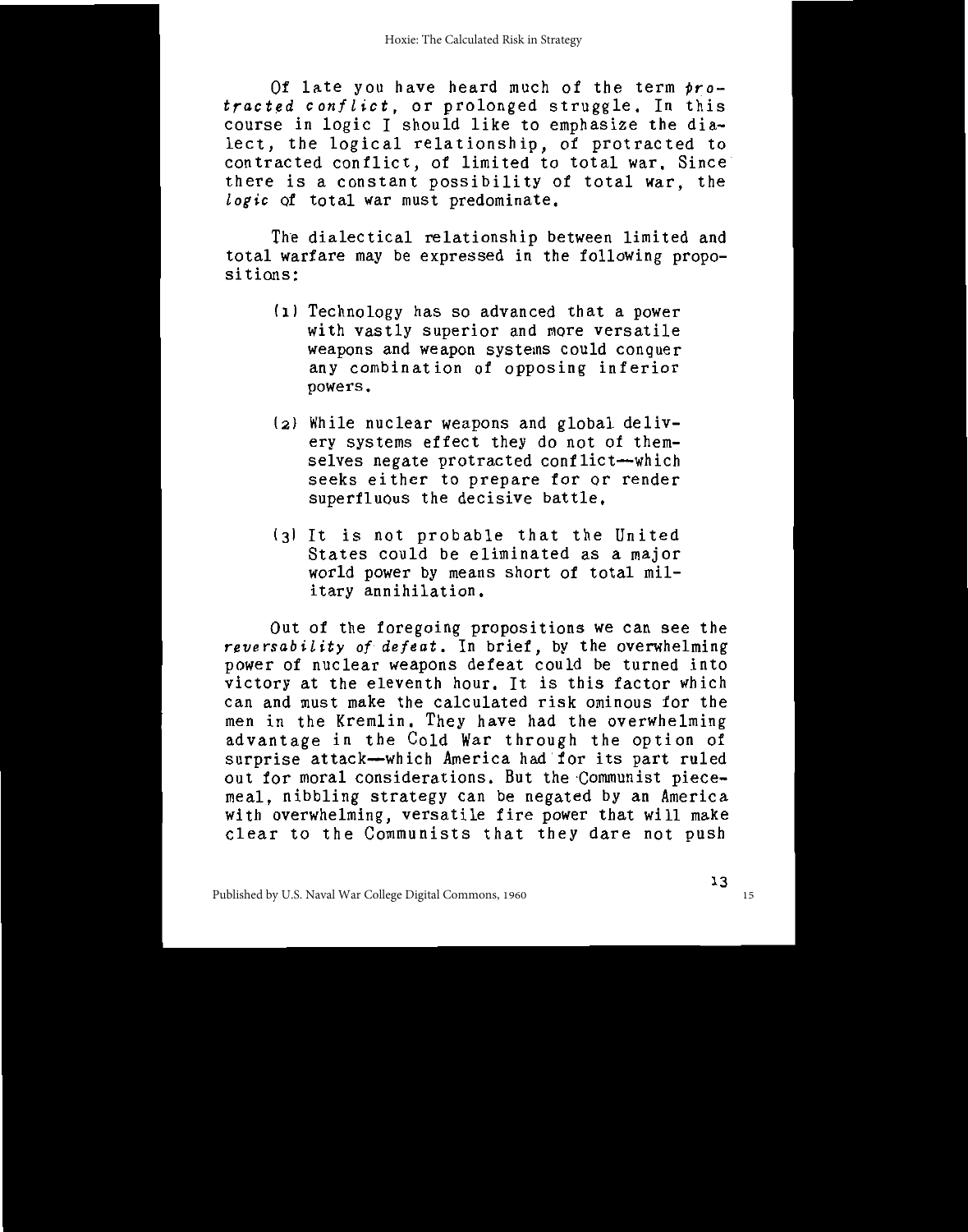America too far. Realizing this, the Communists cannot rely exclusively on the strategy of piecemeal expansion. The equation then becomes that of the inevitable destruction of one of the participants. Here is the classic Rome-Carthage situation-one or the other must be destroved.

It is extremely difficult for us to face up to the cold realities of this equation-and this because of the weaknesses in our challenge and response processes. Social psychologists tell us that the dominant traits in a people's character are acquired by environmental stimuli, notably by significant challenges. They further point out that these traits and their attendant response mechanisms remain dominant until a new and different challenge compels their modification or replacement.

Now our response mechanism has been one of humanitarian morality. Well intentioned that it is, it leads to fuzzy, illogical, wishful thinking. We must get back to logic and the national interest which the founding fathers could so clearly see. We must see to the practical matter of survival and then to a forward strategy beyond survival-involving logic and the calculated risk.

In conclusion let me ask what are the bases for a blueprint for such future policy? Let me remind you of the two fundamental questions we must ask as regards a rival power: (1) What are the ultimate objectives of that power? (2) To what extent can that power realize its objectives? By the logical answer to these problems we can build our counter, or forward strategy. We have the capabilities of building and carrying out that strategy even in its most drastic phases if, for survival, they become necessary. Popular misimpression notwithstanding, the kind of conflict a democracy can<br>best wage is war itself-it rallies the discipline and sacrifice a dictator can demand in the less violent forms of strategy.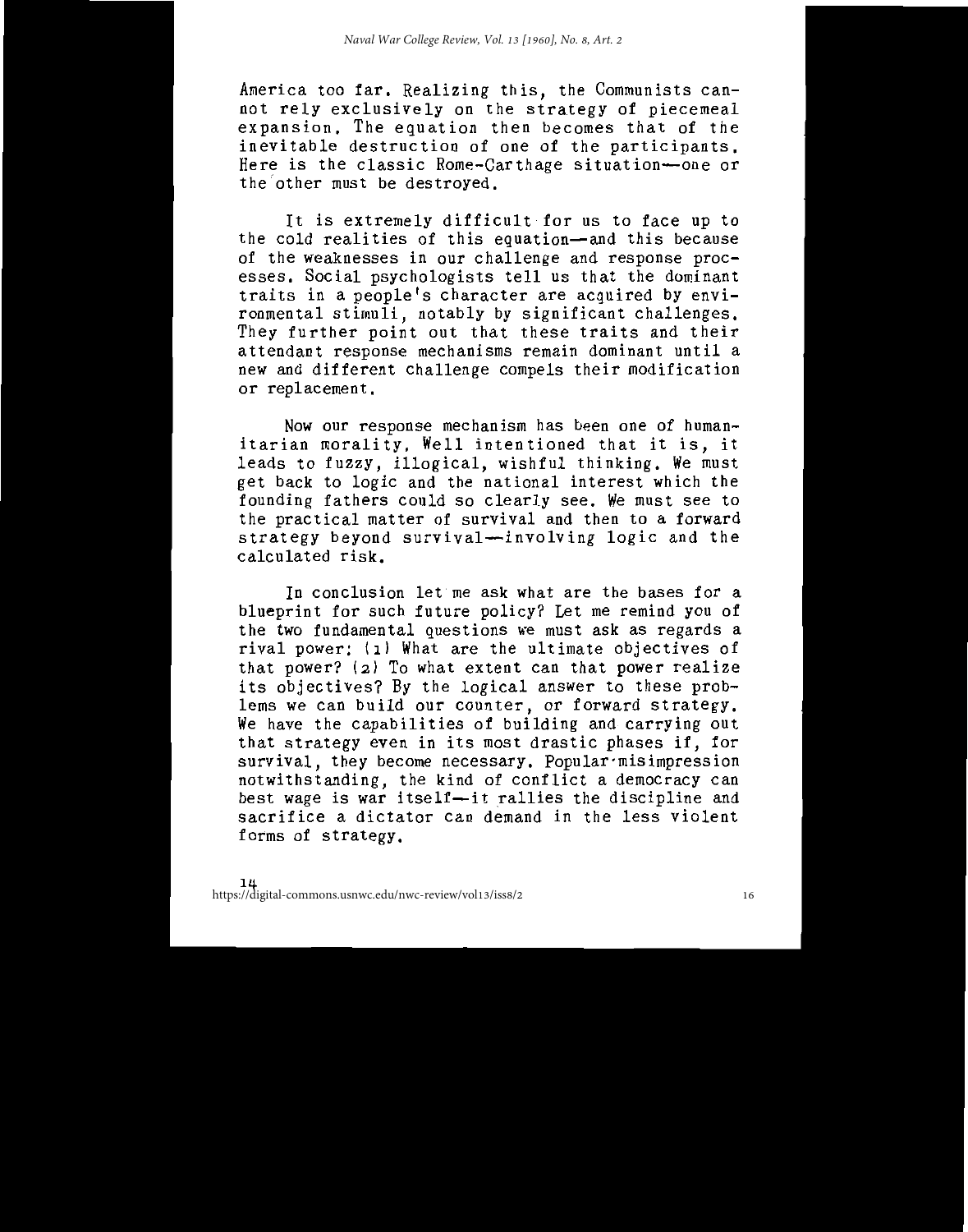I have not here argued preventive war or other illogical antidotes. What I have said is that our policy must be guided by logical thinking. To have a dynamic, successful, forward policy we must clearly analyze the situation; we must stand by our friends. assert authority, enhance prestige, use force when force is needed. We must be prepared to counter force with force.

Compassion and generosity are not alternatives for resolution in taking the risks and bearing the sacrifices of forward strategy. We court defeat if we are not prepared to use force whenever the nature of the challenge leaves no alternative.

We must grasp the meaning of the conflict. We must view it with logic. We must assess the laws of probability. As we look to the dynamics of the systemic revolution and of nuclear power itself, as we view a relentless foe operating in a fourth dimension of time, we see that survival as well as the morality of mankind is dependent upon the seizure of initiativewe must take the calculated risk.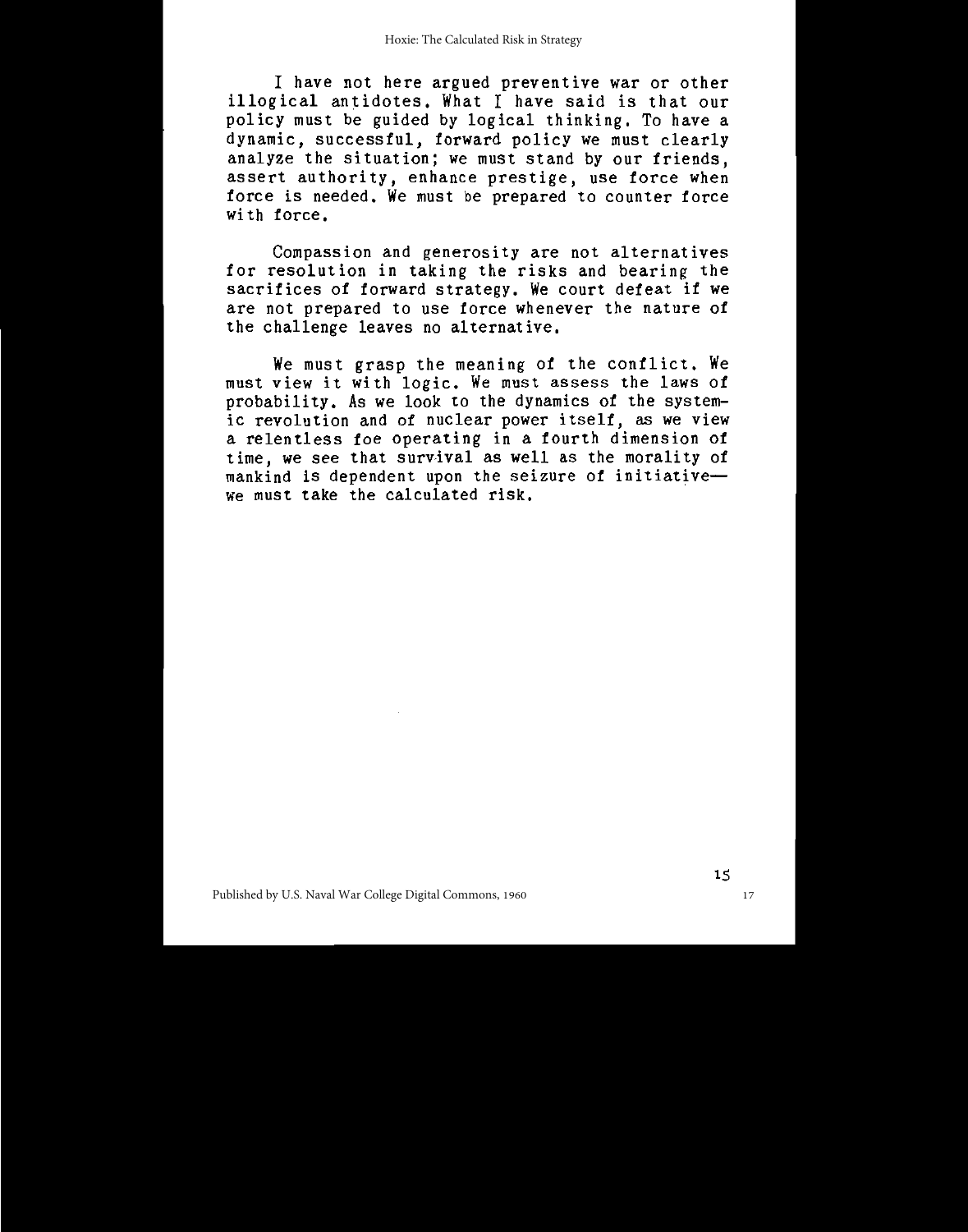# BIOGRAPHIC SKETCH

# Dr. R. Gordon Hoxie

# Present Position: Dean, C.W. Post College of L.I. University.

Schools:

Iowa State Teachers College, 1936-40, B.A. History. University of Wisconsin, 1941, M.A. History. Columbia University, 1950, Ph.D. History.

Career Highlights:

Roberts Fellow Columbia, 1946-47. Roberts Traveling Fellow, 1947-48. Assistant to Provost, Columbia, 1948-49. Assistant Prof. History, gen. editor Social Science Foundation: also asst, to chancellor U. of Denver, 1950-53. Proj. assoc. Columbia U. Bicentennial History 1953-54. Dean Coll, Liberal Arts & Sciences, L.I.U. 1954-55. Acting Dean, C.W. Post College, L.I.U. 1954-55. Dean, C.W. Post College, L.I.U. 1955. Pres. Mitchel Chap. Reserve Officers Association. Dir. Public Relations, N.Y. Dept. of Reserve Officers Association of United States. Member of Advisory Board of North Shore Chapter of the American Association for the United Nations. Colonel in U.S. Air Force Reserve. Founder of Mitchel College of Long Island University, the first four-year college operated by a civilian university on a military installation. Advisor to the Air Force educational and training programs. Student at military schools including the National War College, and the Air War College.

Lecturer on geopolitical and military affairs at: Columbia University.